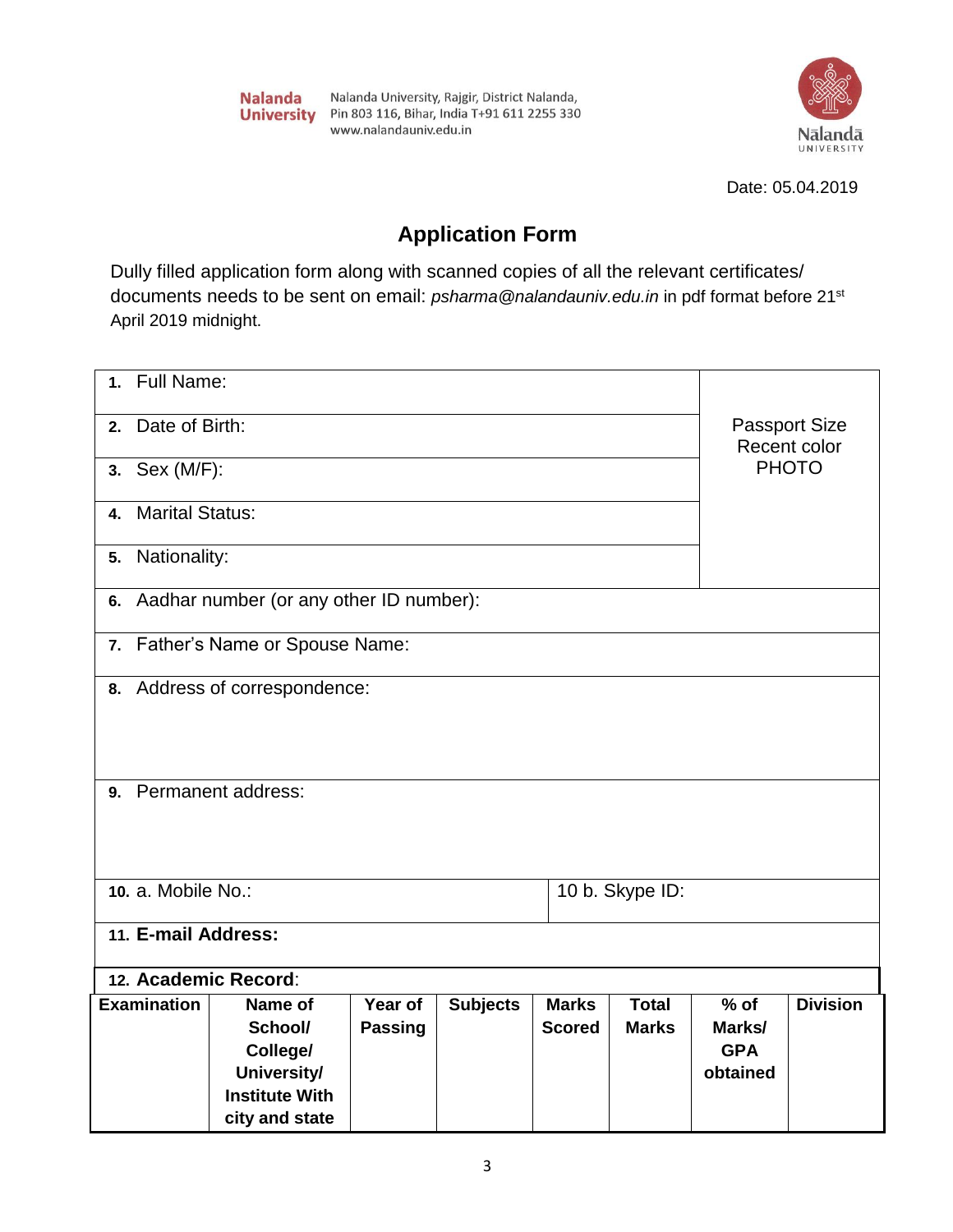| Higher<br>Secondary |  |  |  |  |
|---------------------|--|--|--|--|
| Graduation          |  |  |  |  |
| Master              |  |  |  |  |
| Any other           |  |  |  |  |
|                     |  |  |  |  |

**13. Details** of the project carried out (write a short project description and your contribution to the project separately)

| <b>Position</b> | <b>Title of The</b><br>project | Name of the<br>Institution/<br>company<br>& Address | <b>Duration</b> | <b>Mentor/ Supervisor/</b><br>Guide's name &<br><b>Address</b> |
|-----------------|--------------------------------|-----------------------------------------------------|-----------------|----------------------------------------------------------------|
|                 |                                |                                                     |                 |                                                                |
|                 |                                |                                                     |                 |                                                                |
|                 |                                |                                                     |                 |                                                                |
|                 |                                |                                                     |                 |                                                                |

**14.** List of publication (if any, attach on separate page):

## **15. Working experience** (if any):

| Position | Name of the  | Duration | Mentor/      | Contribution |
|----------|--------------|----------|--------------|--------------|
|          | Institution/ |          | Supervisor/  |              |
|          | company      |          | Guide's name |              |
|          | & Address    |          |              |              |
|          |              |          |              |              |
|          |              |          |              |              |
|          |              |          |              |              |
|          |              |          |              |              |
|          |              |          |              |              |